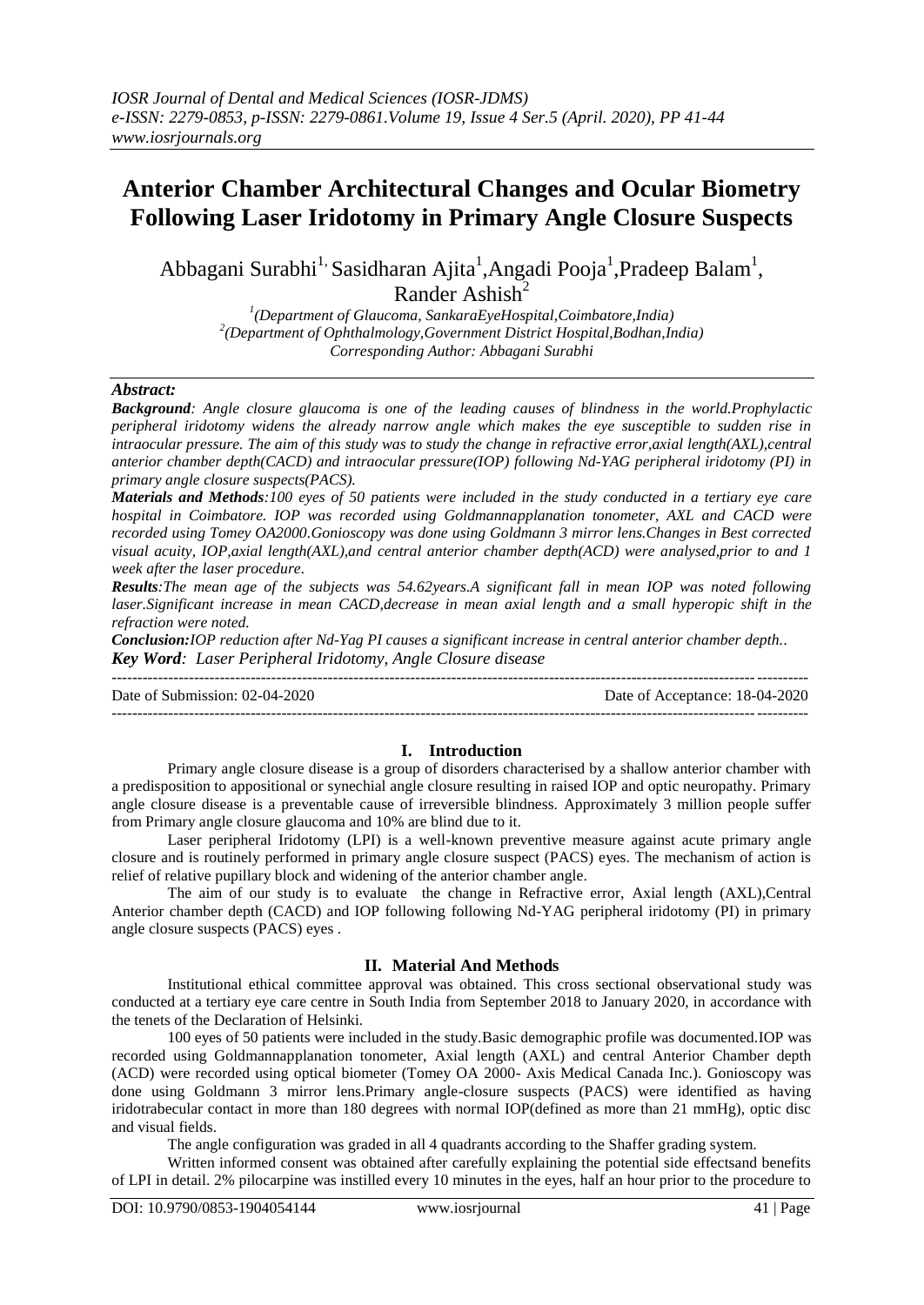constrict the pupil. Laser peripheral iridotomy was performed using a neodymium: yttrium–aluminum–garnet (Nd:YAG) laser (Visulas YAG III; Carl Zeiss Meditec, Dublin, CA). Patients were treated in the peripheral superonasal or superotemporal region. One drop of Brimonidine was instilled post laser to prevent IOP spike.

Changes in Best corrected visual acuity (BCVA), Intraocular pressure, Axial length and central Anterior chamber depth were analysed, prior to and 1 week after the laser procedure.

### **Exclusion criteria:**

- 1. Pre existingIridotomies
- 2. Prior filtering surgery done
- 3. Patients on anticoagulants

### **Statistical analysis**

SPSS software for Windows version 17.0.0 (IBM Cor.,Amonk,NY) was used for statistical analysis.All values were expressed as Mean±Standard deviation(SD).Paired t-test was used for comparison of pre and post laser mean values. A p-value of 0.05 or less was considered statistically significant.

## **III. Result**

Data of hundred eyes of fifty patients were included in the study. Mean age of the patients was 54.62 years.7 were male (14%) and remaining 43 were females (86%).The Mean spherical equivalent for Right eye prior to the laser was  $+1.25\pm1.58$  Dioptre and after LPI was  $+1.29\pm1.59$  Dioptre with no statistical significance( $p=0.39$ ). The Mean spherical equivalent for Left eye prior to the laser was  $+1.15\pm1.40$  dioptres, and after LPI was  $+1.17\pm1.38$  dioptre, with no statistical significance (p=0.314)

Mean CACD for right eye was  $2.67 \pm 0.34$ mm before LPI and  $2.78 \pm 0.37$ mm afterward (p = 0.00). Mean CACD for left eye was  $2.69\pm0.36$ mm and  $2.77\pm0.35$ mm afterward(p=0.00).Mean Axial length for right eye was 22.20±0.89mm before LPI and 21.82  $\pm$ 1.9mm after LPI (p =0.315).Mean Axial length for left eye was 22.14 $\pm$ 1.28mm before LPI and 22.13 $\pm$ 1.28mm after LPI (p=0.131).

Mean IOP for right eye before and after 1 week following LPI were  $17.81 \pm 3.5$  and  $14.68 \pm 2.7$  mm Hg, respectively (p = 0.00). Mean IOP for left eye before and 1week after LPI was  $18.29\pm4.1$  and  $14.31\pm2.6$ mmHg respectively( $p=0.00$ ).

| . <sub>/</sub> <sub>/</sub> |    |                      |                      |      |
|-----------------------------|----|----------------------|----------------------|------|
| Variable                    |    | Before Laser PI      | After Laser PI       | P    |
| Refractive Error RE         |    | $1.25 \pm 1.58$ D    | $1.29 \pm 1.59$ D    | 0.39 |
|                             |    |                      |                      |      |
|                             | LE | $1.15 \pm 1.40$      | $1.17 \pm 1.38$      | 0.31 |
|                             |    |                      |                      |      |
| Axial Length                | RE | $22.20 \pm 0.89$ mm  | $21.82 \pm 1.9$ mm   | 0.31 |
|                             |    |                      |                      |      |
|                             | LE | $22.14 \pm 1.28$ mm  | $22.13 \pm 1.28$ mm  | 0.13 |
|                             |    |                      |                      |      |
| Central ACD                 | RE | $2.67 \pm 0.34$ mm   | $2.78 \pm 0.37$ mm   | 0.00 |
|                             |    |                      |                      |      |
|                             | LE | $2.69 \pm 0.36$ mm   | $2.77 \pm 0.35$ mm   | 0.00 |
|                             |    |                      |                      |      |
| <b>IOP</b>                  | RE | $17.81 \pm 3.5$ mmHg | $14.68 \pm 2.7$ mmHg | 0.00 |
|                             |    |                      |                      |      |
|                             | LE | $18.29 \pm 4.1$ mmHg | $14.31 \pm 2.6$ mmHg | 0.00 |

**Table 1** summarises the biometric parameters measured by Tomey OA2000 before and after LPI.

## **IV. Discussion**

Angle closure glaucoma is one of the leading causes of blindness in the world [1]. Studies suggest that a prophylactic peripheral iridotomy is advisable as the increase in intraocular pressure is mainly because of closure of an already narrow angle.[2]

Many studies have described the outcomes of laser PI on progression of glaucoma and maintainance of IOP.However there is not much literature on the morphology of anterior chamber angle following LPI. Our study showed that laser PI showed no significant change in refraction and axial length.However,there was a significant deepening in the central anterior chamber depth and significant reduction in intraocular pressure.

Many studies have concluded that large IOP changes influence ocular biometrics. All these studies showed significant lowering in IOP as they were following trabeculectomy surgery. Nemeth *et*  $aI<sup>14</sup>$  $aI<sup>14</sup>$  $aI<sup>14</sup>$  reported decrease in axial length and an increase in the thickness of ocular wall thickness, four days following trabecu[l](https://www.ncbi.nlm.nih.gov/pmc/articles/PMC3740312/#bib4)ectomy.[3].Another study by Cashwell *et*  $aI^{\pm}$  showed a significant decrease in axial length at various times following trabeculectomy with the help of B-scan ultrasonography.[4]Kara et al, found that Choroidal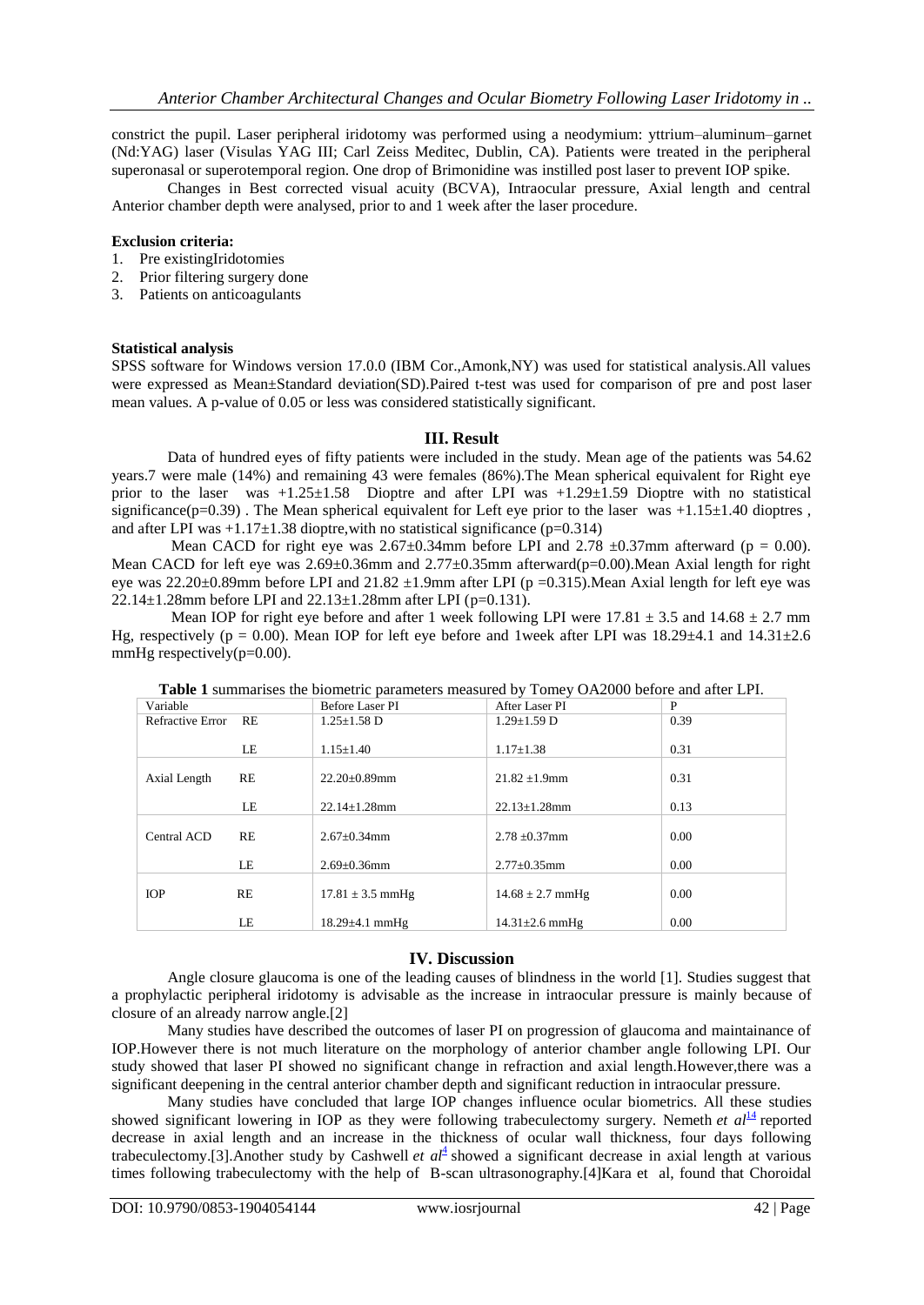Thickness increased significantly after trabeculectomy which correlated with changes in IOP, Axial length, and Ocular Perfusion Pressure.[5]

Even though the accurate reason for the fall in IOP remains unknown, few studies hypothesized that a thickened choroid accompanied a lowered IOP. In our study, we did not anticipate a drastic fall in IOP which can significantly alter the axial length. We found a small hyperopic shift in refractive error following LPI, which was not significant.

Measurement of CACD can be done using noncontact techniques as well as conventional A-scan ultrasonography. Pentacam, anterior segment optical coherence tomography (AS-OCT), IOL Master, arenon contact techniques which have the advantages of being quick ,convenient with easy learning curve. Contact techniques like UBM and A-scan ultrasonography are cumbersome and lead to globe compression which can give faulty measurements.

Antoniazzi et al studied 20 PACS eyes using Pentacam and found a statistically significant difference in anterior chamber angle, anterior chamber volume, and Peripheral ACD, but not in Central ACD following Laser PI.[6]

Similar study conducted by Li et al. evaluated 37 PACS and PAC eyes with Pentacam and reported a significant change in the anterior chamber volume, anterior chamberangle, and PACD but found no significant change in CACD following Laser PI. [7]

On the contrary, Lopez-Caballero et al. reported an increase in central ACD after laser PI in patients with PACS,PAC and PACG using Pentacam.[8] In our study we found a statistically significant increase in the central anterior chamber depth using optical biometer (Tomey OA 2000- Axis Medical Canada Inc.). Faramarzi et al found no deepening of central ACD using lenstar in PACS patients after NdYAGPI.[9]

Many theories have been postulated regarding the increase in central anterior chamber depth after LPI in angle closure. One such study by Quigley et al. proposed that both, the anterior as well as posterior surfaces of lens are subjected to higher pressure of the posterior chamber except in the pupillary zone which faces the anterior chamber and its lower pressure. Iridotomy is believed to eliminate this pressure gradient between the anterior and posterior chambers, and induce slight posterior movement of the anterior lens surface in the pupillary zone. [10]Dada et al. proposed that impeded aqueous due to the pupillary block might get diverted into the vitreous and push the lens forward. Thus, LPI can relieve the pupillary block,reverse this aberrant aqueous flow, relieve the back pressure on the cystalline lens, and cause an increase in CACD. [11]

Lei et al.concluded that , the pupillary-blocking force that pushes the lens back is the main force that increases the CACD after LPI in PAC eyes.However,this force may not be enough to deepen the central anterior chamber depth after LPI in PACS eyes.[12]

As Tomey OA2000 cannot measure the dimensions of anterior chamber angle, alterations in periphery could not be measured.This was the limitation of study. A larger cohort including PAC and PACG eyes may explain the effect of LPI on different stages of angle closure disease better. Different devices may be used to compare the effect of LPI on anterior chamber biometrics.

## **V. Conclusion**

In conclusion, our study demonstrated that LPI causes a fall in IOP and deepening of central anterior chamber depth but has no effect on the axial length and change in refractive error in PACS eyes.

#### **References**

- [1]. Alsbrik PH. Anatomical risk factors in primary angle-closure glaucoma. A ten year follow up survey based on limbal and axial anterior chamber depths in a high-risk population. IntOphthalmol 1992; 16:265–272.
- [2]. Kaushik S, Kumar S, Jian R, Bansal R, Pandav SS, Gupta A. Ultrasound biomicroscopic quantification of the change in anterior chamber angle following laser peripheral iridotomy in early chronic primary angle closure glaucoma. Eye 2007; 21:735–741.
- [3]. Nemeth J, Horoczi Z. Changes in the ocular dimensions after trabeculectomy. IntOphthalmol. 1992;16:355–357
- [4]. Cashwell LF, Martin CA. Axial length decrease accompanying successful glaucoma filtration surgery. Ophthalmology. 1999;106:2307–231.
- [5]. Kara N, Baz O, Altan C, Satana B, Kurt T, Demirok A. Changes in choroidal thickness, axial length, and ocular perfusion pressure accompanying successful glaucoma filtration surgery. Eye (Lond). 2013 Aug;27(8):940-5. doi: 10.1038/eye.2013.116. Epub 2013 Jun 7. PMID: 23743533; PMCID: PMC3740312.
- [6]. Antoniazzi E, Pezzotta S, Delfino A, Bianchi PE. Anterior chamber measurements taken with Pentacam: an objective tool in laser iridotomy. Eur J Ophthalmol 2010;20:517Y22.
- [7]. Li S, Wang H, Mu D, Fu J, Wang X, Wang J, Wang N. Prospective evaluation of changes in anterior segment morphology after laser iridotomy in Chinese eyes by rotating Scheimpflug camera imaging. Clin Experiment Ophthalmol 2010;38:10Y4.
- [8]. Lo´pez-Caballero C, Puerto-Herna´ndez B, Mun˜oz-NegreteFJ,Rebolleda G, Contreras I, Cabarga C, Corral A. Quantitative evaluation of anterior chamber changes after iridotomy using Pentacam anterior segment analyzer. Eur J Ophthalmol 2010;20:327Y32.
- [9]. Faramarzi, Amir &Yazdani, Shahin&Pakravan, Mohammad. (2013). Central Anterior Chamber Depth Changes After Prophylactic Laser Iridotomy. Optometry and vision science : official publication of the American Academy of Optometry. 90.10.1097/OPX.0b013e3182968c62.
- [10]. Quigley HA, Friedman DS, Congdon NG. Possible mechanisms of primary angle-closure and malignant glaucoma. J Glaucoma 2003; 12:167Y80.